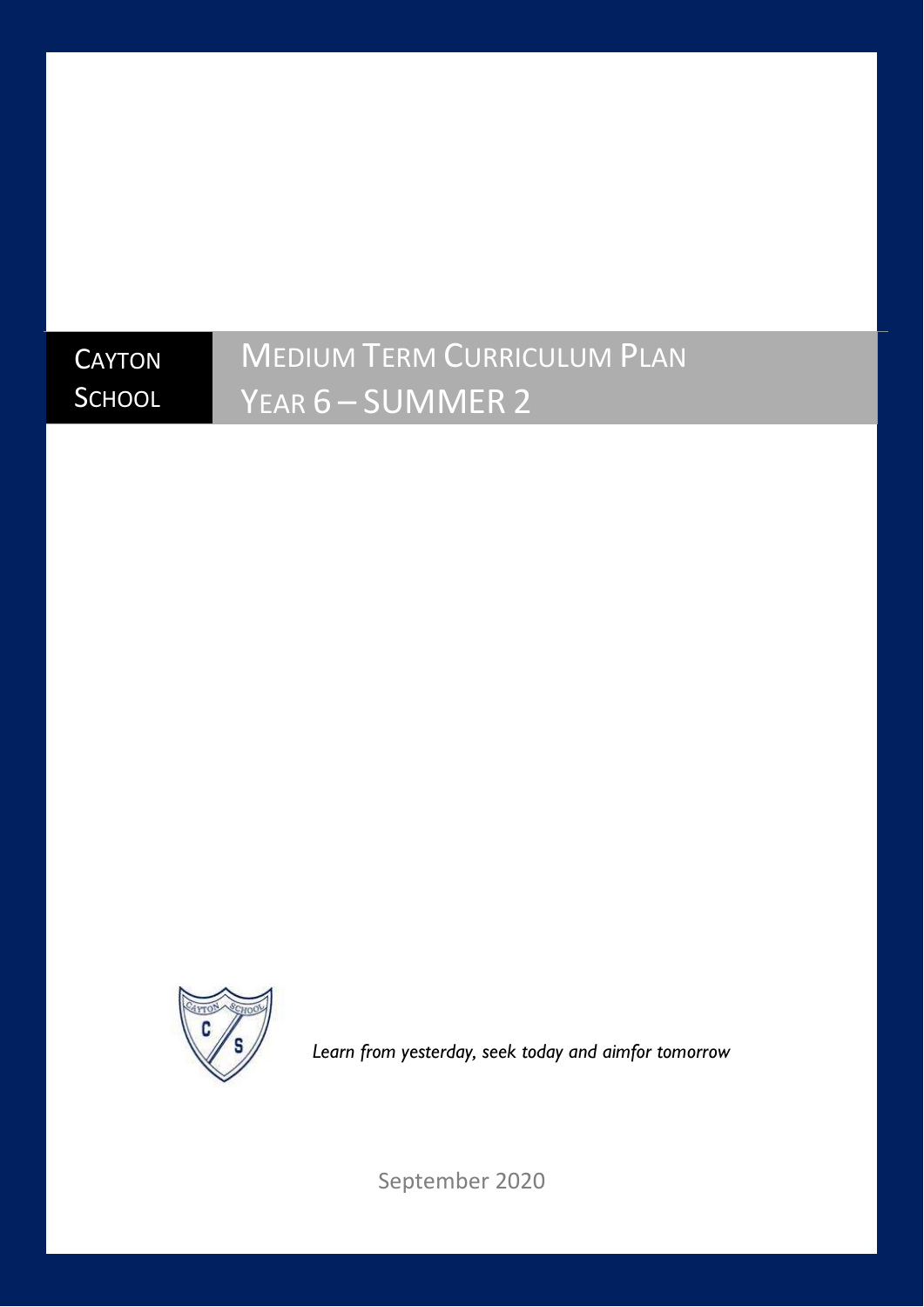## **ScienceDriver: Evolution and Inheritance**

### **Key Enquiry: Have we always looked like this?**

#### **Science Driver**

| <b>Working Scientifically</b>                                                                                                                                              |                                                                                                                                                                                                                             |  |
|----------------------------------------------------------------------------------------------------------------------------------------------------------------------------|-----------------------------------------------------------------------------------------------------------------------------------------------------------------------------------------------------------------------------|--|
| Know which type of investigation is needed to<br>$\Box$<br>suit particular scientific enquiry e.g. looking at<br>the relationship between pulse and exercise               | Use a range of written methods to report<br>$\Box$<br>findings, including focusing on the planning,<br>doing and evaluating phases                                                                                          |  |
| $\Box$<br>Set up a fair test when needed e.g. does light<br>travel in straight lines?                                                                                      | Clear about what has been found out from<br>$\Box$<br>their enquiry and can relate this to others in<br>class                                                                                                               |  |
| Know how to set up an enquiry based<br>$\Box$<br>investigation e.g. what is the relationship<br>between oxygen and blood?                                                  | Explanations set out clearly why something<br>□<br>has happened and its possible impact on<br>other things                                                                                                                  |  |
| $\Box$<br>Know what the variables are in a given<br>enquiry and can isolate each one when<br>investigating                                                                 | Aware of the need to support conclusions with<br>$\Box$<br>evidence                                                                                                                                                         |  |
| Justify which variable has been isolated in<br>$\Box$<br>scientific investigation                                                                                          | Keep an on-going record of new scientific<br>$\Box$<br>words that they have come across for the first<br>time and use these regularly in future<br>scientific write ups                                                     |  |
| Use all measurements as set out in Year 6<br>$\Box$<br>mathematics (measurement), including<br>capacity, mass, ratio and proportion                                        | Use diagrams, as and when necessary, to<br>$\Box$<br>support writing and be confident enough to<br>present findings orally in front of the class                                                                            |  |
| Able to record data and present them in a<br>$\Box$<br>range of ways including diagrams, labels,<br>classification keys, tables, scatter graphs and<br>bar and line graphs | Able to give an example of something they<br>□<br>have focused on when supporting a scientific<br>theory e.g. classifying vertebrate and<br>invertebrate creatures or why certain<br>creatures choose their unique habitats |  |
| Make accurate predictions based on<br>❏<br>information gleaned from their investigations<br>and create new investigations as a result                                      | Frequently carry out research when<br>□<br>investigating a scientific principle or theory                                                                                                                                   |  |
| $\Box$ Able to present information related to scientific<br>enquiries in a range of ways including using IT<br>such as power-point, animoto and iMovie                     |                                                                                                                                                                                                                             |  |

#### **Science**

| What I need the children to learn         | <b>Possible learning experiences</b>         |
|-------------------------------------------|----------------------------------------------|
| <b>Evolution and inheritance</b>          |                                              |
| Identical and non identical off-spring    |                                              |
| Fossil evidence and evolution             |                                              |
| Adaptation and evolution                  |                                              |
| Know how the Earth and living things have | Beach trip to Robin Hood's Bay or Rotunda    |
| changed over time                         | <b>Museum to learn about fossils</b>         |
| Know how fossils can be used to find out  | Holderness Coast - fastest eroding coastline |
| about the past                            | <b>How Earth changes and adaptations</b>     |
| Know about reproduction and offspring     | <b>Look at Darwin and David Attenborough</b> |
| (recognising that offspring normally vary | <b>Galapagos Islands study</b>               |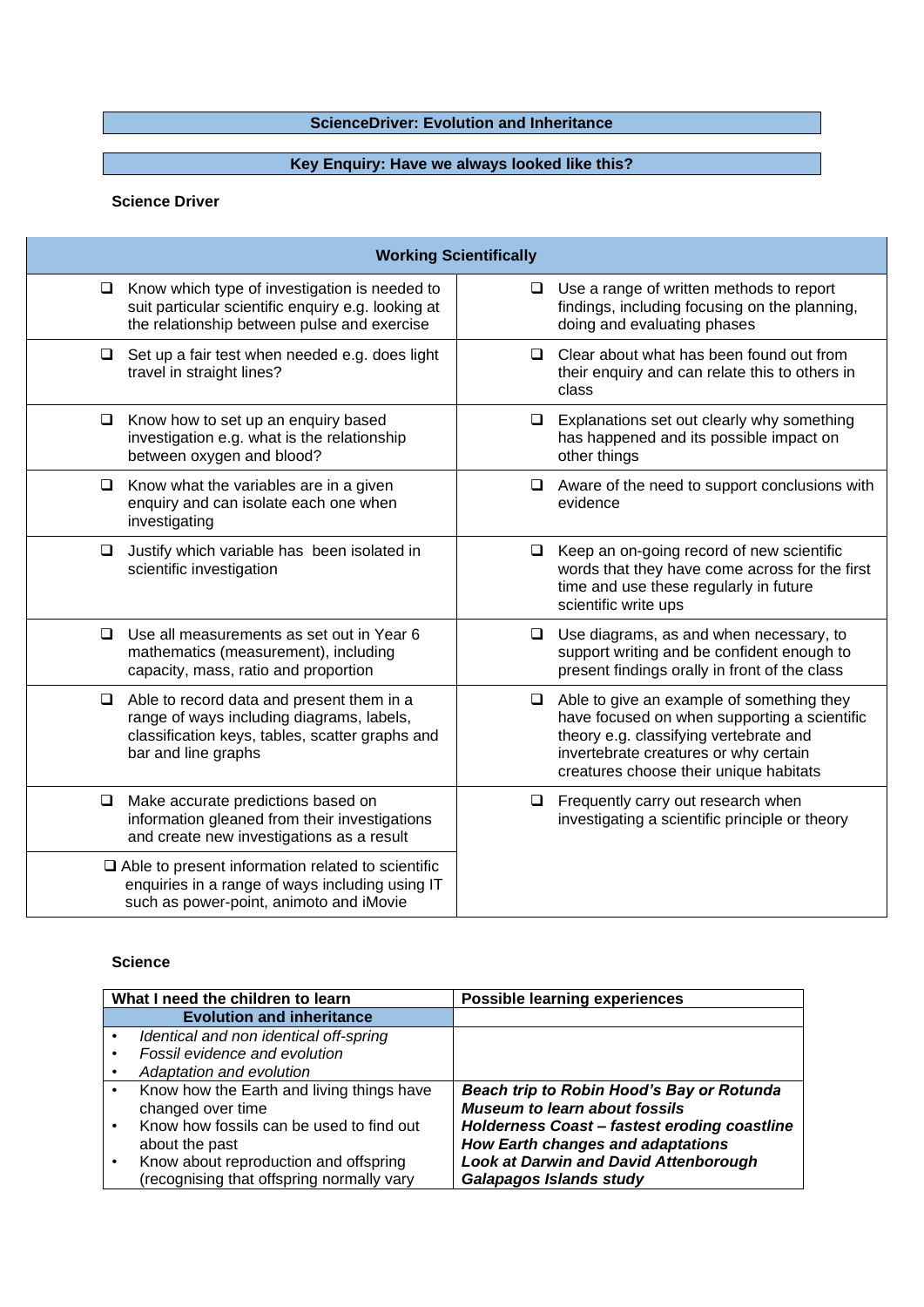| and are not identical to their parents)<br>Know how animals and plants are adapted<br>to suit their environment | <b>Record wildlife documentaries with</b><br>information found |
|-----------------------------------------------------------------------------------------------------------------|----------------------------------------------------------------|
| Link adaptation over time to evolution<br>Know about evolution and can explain what<br>it is                    |                                                                |

#### **Science**

| What I need the children to learn                                                                                                                                                                                                                                                                         | <b>Possible learning experiences</b>                                                                                                                                            |
|-----------------------------------------------------------------------------------------------------------------------------------------------------------------------------------------------------------------------------------------------------------------------------------------------------------|---------------------------------------------------------------------------------------------------------------------------------------------------------------------------------|
| All living things and their habitats                                                                                                                                                                                                                                                                      |                                                                                                                                                                                 |
| Classification of living things and the reasons for                                                                                                                                                                                                                                                       |                                                                                                                                                                                 |
| it                                                                                                                                                                                                                                                                                                        |                                                                                                                                                                                 |
| Classify living things <i>including vertebrates</i><br>and invertebrates into broad groups<br>according to observable characteristics and<br>based on similarities and differences<br>Know how living things have been classified<br>Give reasons for classifying plants and<br>animals in a specific way | Design a zoo by classifying the animals in<br>different ways<br>Make a zoo programme describing the<br>classifications - reptiles, African animals, 2<br>legged, flying animals |

## **Geography**

| What I need the children to learn                            | <b>Possible learning experiences</b>       |
|--------------------------------------------------------------|--------------------------------------------|
| <b>Geographical skills and fieldwork</b>                     |                                            |
| use maps, atlases, globes and digital/computer               |                                            |
| mapping to locate countries and describe<br>features studied |                                            |
|                                                              |                                            |
| Use Google Earth to locate a country or                      | Google Earth study                         |
| place of interest and to follow the journey of               | <b>Amazon/ Nile studies</b>                |
| rivers, etc.                                                 | Geography around the river - History links |
|                                                              |                                            |
| Geographical skills and fieldwork                            |                                            |
| use the eight points of a compass, four and six-             |                                            |
| figure grid references, symbols and key                      |                                            |
| (including the use of Ordnance Survey maps) to               |                                            |
| build their knowledge of the United Kingdom                  |                                            |
| and the wider world                                          |                                            |
| Know what most of the ordnance survey                        | <b>Map making of local area</b>            |
| symbols stand for                                            | Ordinance map study                        |
| Know how to use six-figure grid references                   | Detailing maps - what features do we have  |
|                                                              | locally?                                   |
|                                                              | <b>Grid referencing</b>                    |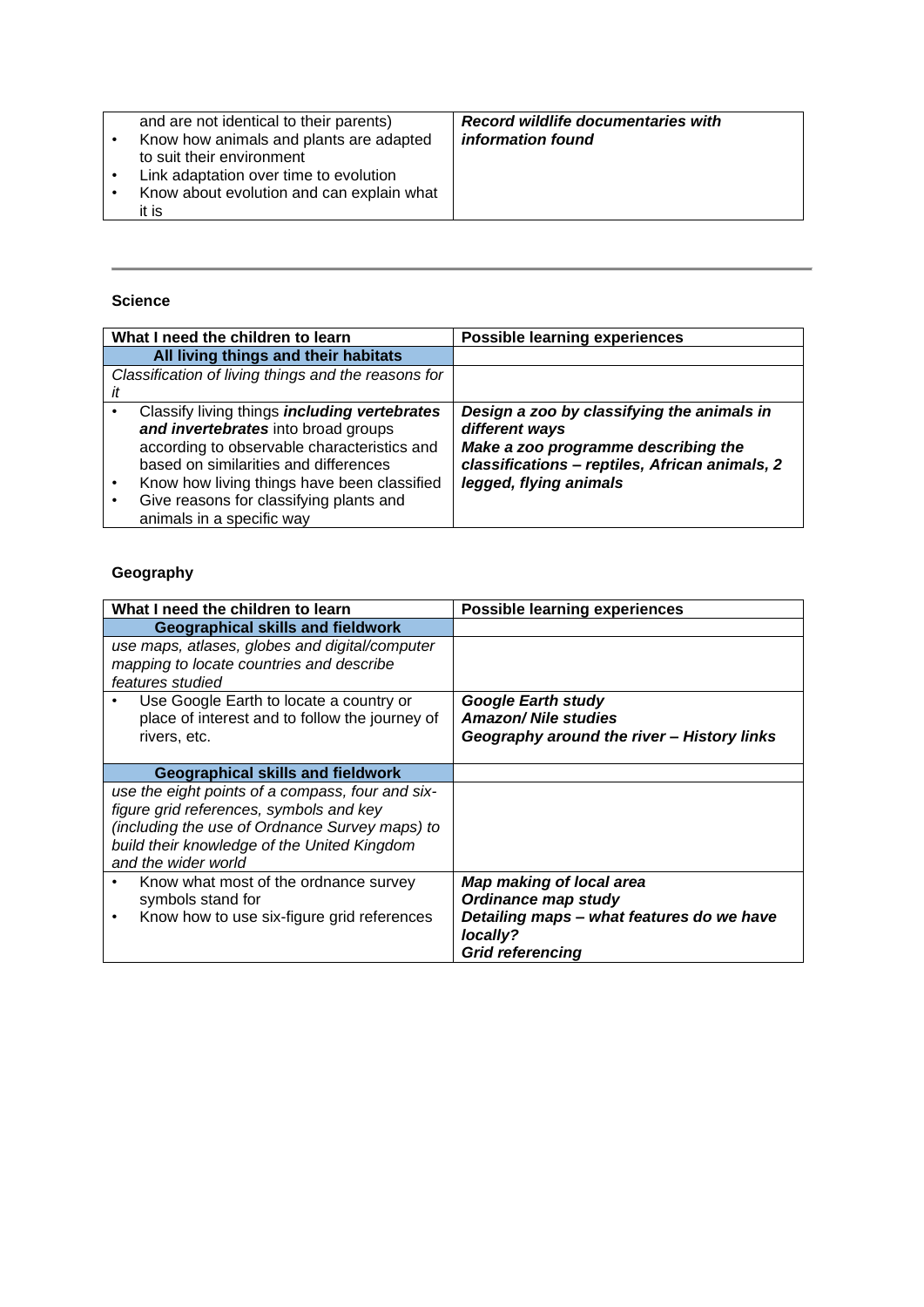## **Computing**

| What I need the children to learn                                                                                                                                                                                                    | <b>Possible learning experiences</b>                                                                          |
|--------------------------------------------------------------------------------------------------------------------------------------------------------------------------------------------------------------------------------------|---------------------------------------------------------------------------------------------------------------|
| <b>Create programs</b>                                                                                                                                                                                                               |                                                                                                               |
| Pupils should be taught to design, write and<br>debug programs that accomplish specific goals,<br>including controlling or simulating physical<br>systems; solve problems by decomposing them<br>into smaller parts                  | https://www.icompute-uk.com/members-<br>area/uks2/index.html and select Year 6 and<br>then iApp unit - Unit 2 |
| write a program that combines more than<br>one attribute                                                                                                                                                                             |                                                                                                               |
| <b>Develop programs</b>                                                                                                                                                                                                              |                                                                                                               |
| Pupils should be taught to use sequence,<br>selection, and repetition in programs; work with<br>variables and various forms of input and output                                                                                      |                                                                                                               |
| develop a sequenced program that has<br>repetition and variables identified                                                                                                                                                          |                                                                                                               |
| <b>Reasoning</b>                                                                                                                                                                                                                     |                                                                                                               |
| Pupils should be taught to use logical reasoning<br>to explain how some simple algorithms work<br>and to detect and correct errors in algorithms<br>and programs                                                                     |                                                                                                               |
| design algorithms that use repetition and 2-<br>way selection                                                                                                                                                                        |                                                                                                               |
| <b>Networks</b>                                                                                                                                                                                                                      |                                                                                                               |
| Pupils should be taught to understand computer<br>networks including the internet; how they can<br>provide multiple services, such as the world<br>wide web; and the opportunities they offer for<br>communication and collaboration | https://www.icompute-uk.com/members-<br>area/uks2/index.html and select Year 6 and<br>then iNetwork unit      |

#### **Music**

## **New published Music Scheme to arrive shortly but in the meantime please access <https://www.bbc.co.uk/teach/ks2-music/zfv96v4> for music ideas for Key Stage 2.**

| What I need the children to learn                | <b>Possible learning experiences</b> |
|--------------------------------------------------|--------------------------------------|
| <b>Performing</b>                                |                                      |
| play and perform in solo and ensemble            |                                      |
| contexts, using their voices and playing musical |                                      |
| instruments with increasing accuracy, fluency,   |                                      |
| control and expression                           |                                      |
| sing in harmony confidently and accurately       |                                      |
| perform parts from memory                        |                                      |
| take the lead in a performance                   |                                      |

#### **Art**

| What I need the children to learn                                                                                                                                                                                                                                       | <b>Possible learning experiences</b>       |
|-------------------------------------------------------------------------------------------------------------------------------------------------------------------------------------------------------------------------------------------------------------------------|--------------------------------------------|
| <b>Study of great artists</b>                                                                                                                                                                                                                                           |                                            |
| great artists, architects and designers in history                                                                                                                                                                                                                      |                                            |
| explain the style of art used and how it has<br>been influenced by a famous artist<br>understand what a specific artist is trying to<br>achieve in any given situation<br>understand why art can be very abstract<br>and what message the artist is trying to<br>convey | <b>Chuck Close inspired self-portraits</b> |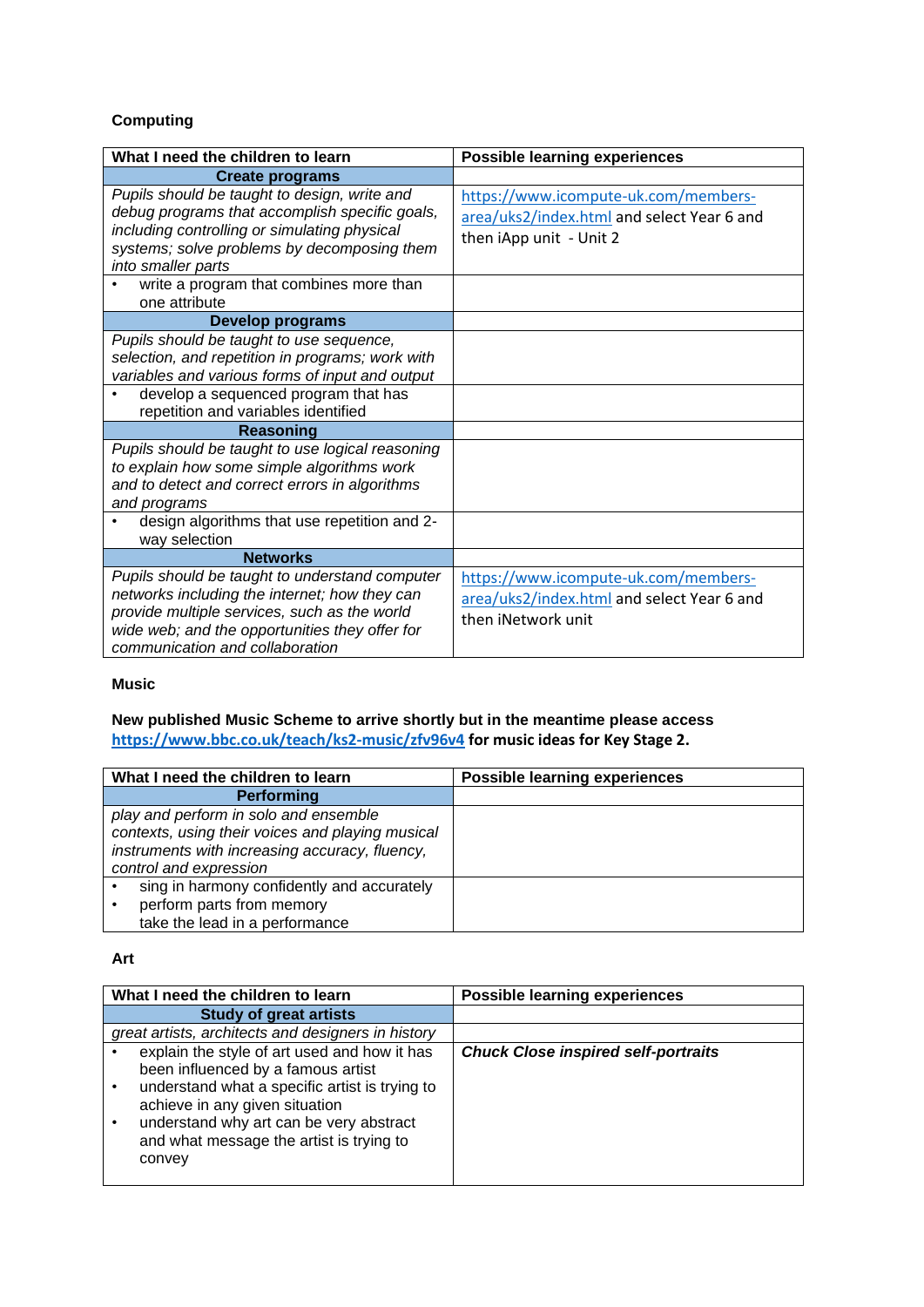## **Design Technology**

| What I need the children to learn                | <b>Possible learning experiences</b>     |
|--------------------------------------------------|------------------------------------------|
| <b>Food Technology</b>                           |                                          |
| understand and apply the principles of a healthy |                                          |
| and varied diet                                  |                                          |
| prepare and cook a variety of predominantly      |                                          |
| savoury dishes using a range of cooking          |                                          |
| techniques                                       |                                          |
| understand seasonality and know where and        |                                          |
| how a variety of ingredients are grown, reared,  |                                          |
| caught and processed                             |                                          |
| explain how food ingredients should be           | <b>Look at contents of ingredients</b>   |
| stored and give reasons                          | Sell by dates etc                        |
| work within a budget to create a meal<br>٠       | Produce a savoury meal for their parents |
| understand the difference between a              | and work out cost per family             |
| savoury and sweet dish                           | Spag Bol/Veg curry                       |

## **Physical Education – Follow Real P.E. and supplement with NC P.E. experiences**

| What I need the children to learn                                                                                                                                                                                                                                  | <b>Possible learning experiences</b> |
|--------------------------------------------------------------------------------------------------------------------------------------------------------------------------------------------------------------------------------------------------------------------|--------------------------------------|
| <b>Athletics</b>                                                                                                                                                                                                                                                   |                                      |
| use running, jumping, throwing and catching in<br>isolation and in combination                                                                                                                                                                                     |                                      |
| demonstrate stamina and increase strength                                                                                                                                                                                                                          |                                      |
| <b>Competitive Games</b>                                                                                                                                                                                                                                           |                                      |
| play competitive games, modified where<br>appropriate [for example, badminton, basketball,<br>cricket, football, hockey, netball, rounders and<br>tennis], and apply basic principles suitable for<br>attacking and defending<br>agree and explain rules to others |                                      |
| work as a team and communicate a plan<br>٠<br>lead others in a game situation when the<br>need arises                                                                                                                                                              |                                      |
| <b>Gymnastics</b>                                                                                                                                                                                                                                                  |                                      |
| develop flexibility, strength, technique, control<br>and balance [for example, through athletics and<br>gymnastics]                                                                                                                                                |                                      |
| combine own work with that of others<br>sequences to specific timings                                                                                                                                                                                              |                                      |
| <b>Dance</b>                                                                                                                                                                                                                                                       |                                      |
| perform dances using a range of movement<br>patterns                                                                                                                                                                                                               |                                      |
| develop sequences in a specific style                                                                                                                                                                                                                              |                                      |
| choose own music and style                                                                                                                                                                                                                                         |                                      |
| <b>Outdoor and Adventurous Activity</b><br>take part in outdoor and adventurous activity                                                                                                                                                                           |                                      |
| challenges both individually and within a team                                                                                                                                                                                                                     |                                      |
| plan a route and a series of clues for<br>someone else<br>plan with others, taking account of safety<br>and danger                                                                                                                                                 |                                      |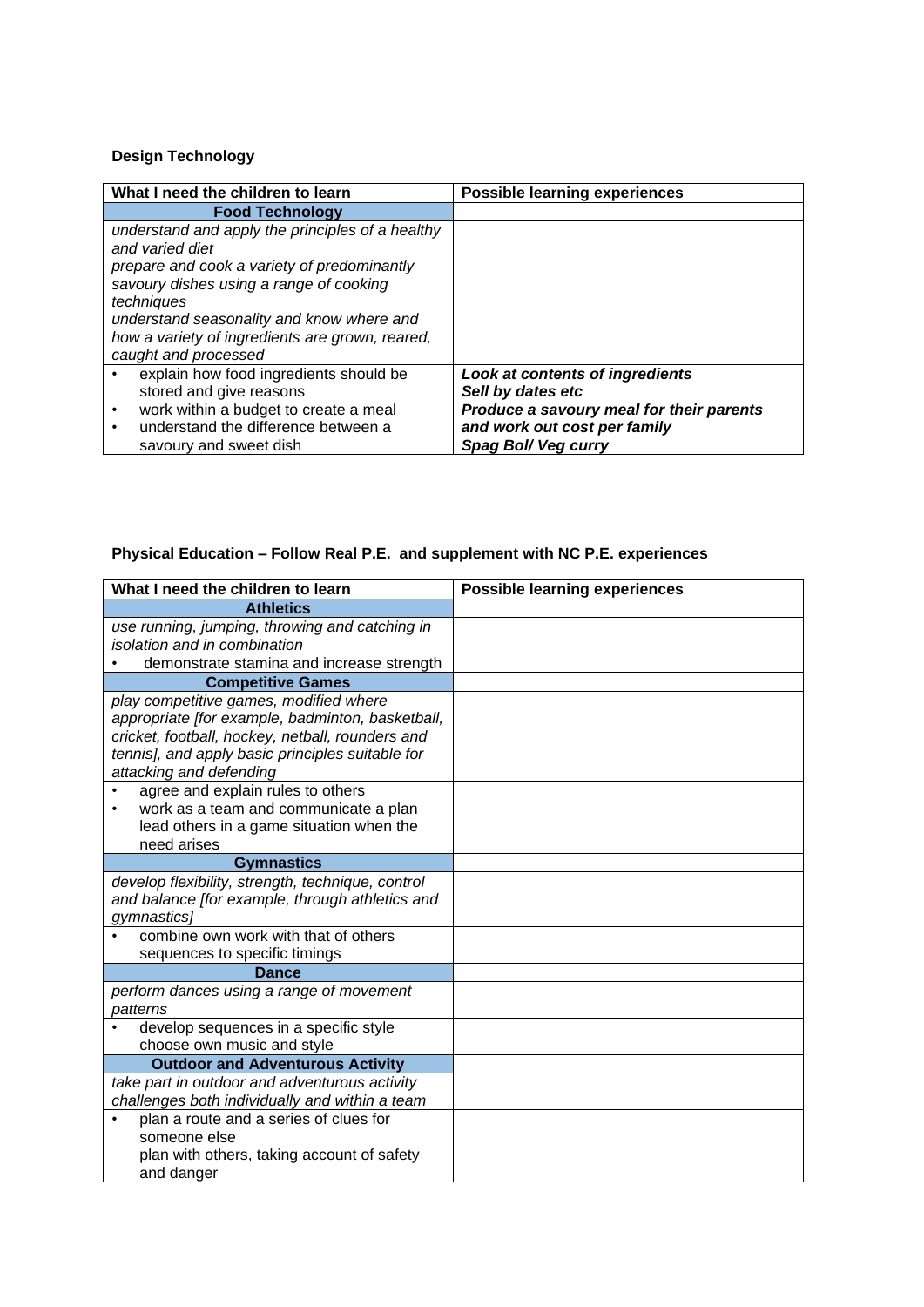| <b>Evaluate</b>                                                                                                                                                                |                                                                                                                                                                                                       |
|--------------------------------------------------------------------------------------------------------------------------------------------------------------------------------|-------------------------------------------------------------------------------------------------------------------------------------------------------------------------------------------------------|
| compare their performances with previous ones<br>and demonstrate improvement to achieve their                                                                                  |                                                                                                                                                                                                       |
| personal best                                                                                                                                                                  |                                                                                                                                                                                                       |
| know which sports they are good at and find<br>out how to improve further                                                                                                      | Using personal targets - children carry out<br>athletics style challenges and aim to<br>improve over time<br>Could be racket/ striking based games -<br>cricket/rounders/tennis<br>Links to Real PE 6 |
| <b>Swimming</b>                                                                                                                                                                |                                                                                                                                                                                                       |
| swim competently, confidently and<br>proficiently over a distance of at least 25<br>metres                                                                                     |                                                                                                                                                                                                       |
| use a range of strokes effectively, for<br>example front crawl, backstroke and<br>breaststroke                                                                                 |                                                                                                                                                                                                       |
| perform safe self-rescue in different water<br>based situations                                                                                                                |                                                                                                                                                                                                       |
| Real P.E.                                                                                                                                                                      |                                                                                                                                                                                                       |
| Unit 6 Personal<br>I see all new challenges as<br>opportunities to learn and develop. I<br>recognise my strengths and<br>weaknesses and can set myself<br>appropriate targets. |                                                                                                                                                                                                       |
| <b>Nigel Carson Sessions</b>                                                                                                                                                   |                                                                                                                                                                                                       |
|                                                                                                                                                                                |                                                                                                                                                                                                       |

## **PSHE (Summer 1 and Summer 2)**

| What I need the children to learn                                                                                                                                                                                                                                                                                                      | <b>Possible learning experiences</b>                                                                                                                                                                                                                      |
|----------------------------------------------------------------------------------------------------------------------------------------------------------------------------------------------------------------------------------------------------------------------------------------------------------------------------------------|-----------------------------------------------------------------------------------------------------------------------------------------------------------------------------------------------------------------------------------------------------------|
| <b>Health and wellbeing (Year 4 Unit)</b><br>How will we grow and change?                                                                                                                                                                                                                                                              | <b>Resource links from: PSHE Association</b><br><b>Programme Builders - Question Based Model</b>                                                                                                                                                          |
| Growing and changing; puberty<br>PoS refs: H31, H32, H34                                                                                                                                                                                                                                                                               |                                                                                                                                                                                                                                                           |
| about puberty and how bodies change<br>during puberty, including menstruation and<br>menstrual wellbeing, erections and wet<br>dreams<br>how puberty can affect emotions and<br>feelings<br>how personal hygiene routines change<br>during puberty<br>how to ask for advice and support about<br>٠<br>growing and changing and puberty | https://www.pshe-<br>association.org.uk/curriculum-and-<br>resources/resources/medway-public-health-<br>directorate-relationships-and<br>https://www.pshe-<br>association.org.uk/curriculum-and-<br>resources/resources/betty-its-perfectly-<br>natural-0 |
| <b>Relationships</b><br>What will change as we become more<br>independent?<br>How do friendships change as we grow?<br>Different relationships, changing and growing,                                                                                                                                                                  | <b>Resource links from: PSHE Association</b><br><b>Programme Builders - Question Based Model</b>                                                                                                                                                          |
| adulthood, independence, moving to secondary                                                                                                                                                                                                                                                                                           |                                                                                                                                                                                                                                                           |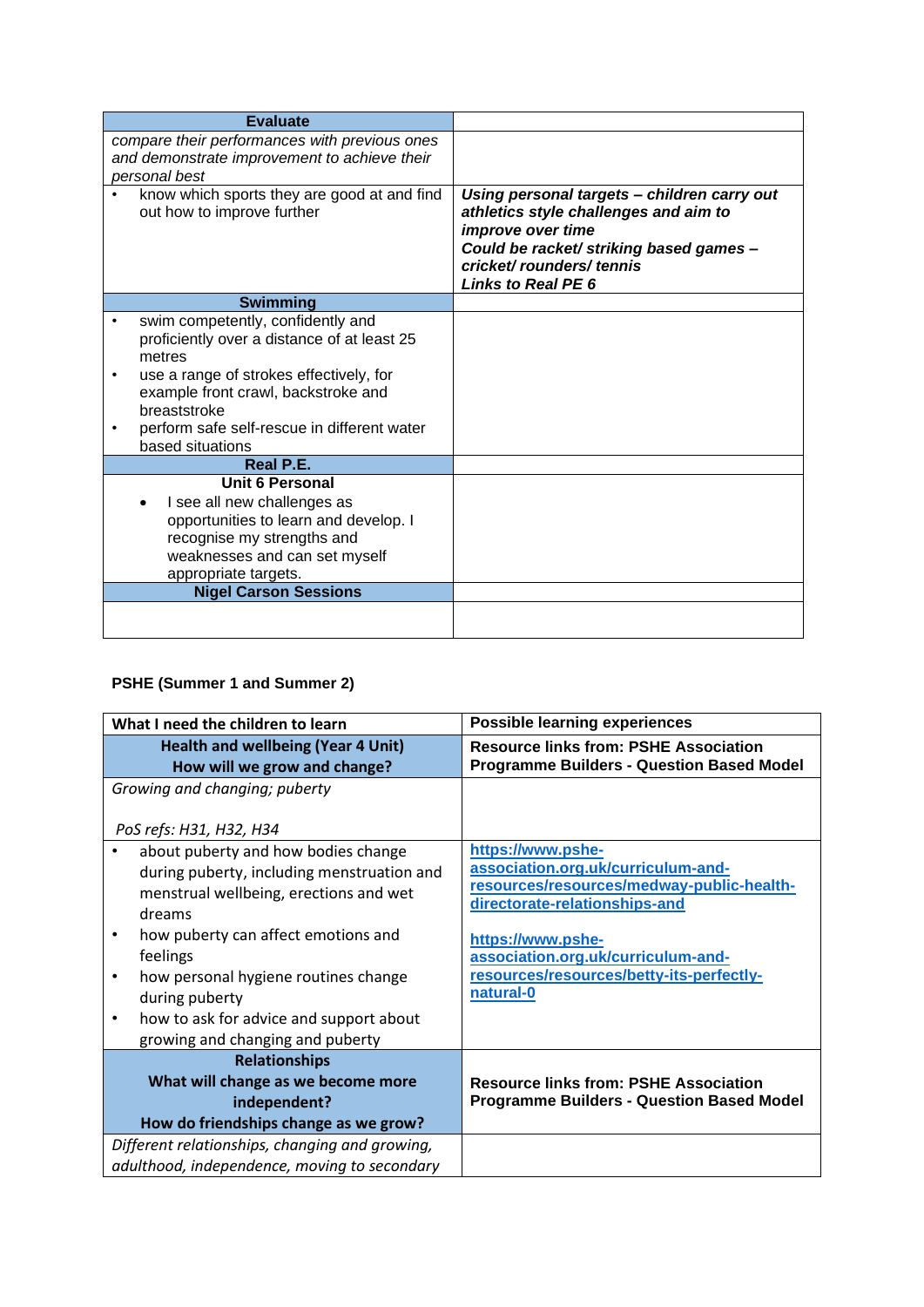$\overline{\phantom{a}}$ 

| $\bullet$<br>$\bullet$<br>$\bullet$<br>$\bullet$<br>$\bullet$<br>$\bullet$<br>$\bullet$<br>$\bullet$ | PoS refs: H24, H30, H33, H34,<br>that people have different kinds of<br>relationships in their lives, including<br>romantic or intimate relationships<br>that people who are attracted to and love<br>each other can be of any gender, ethnicity or<br>faith; the way couples care for one another<br>that adults can choose to be part of a<br>committed relationship or not, including<br>marriage or civil partnership<br>that marriage should be wanted equally by<br>both people and that forcing someone to<br>marry against their will is a crime<br>how puberty relates to growing from<br>childhood to adulthood<br>about the reproductive organs and process -<br>how babies are conceived and born and how<br>they need to be cared for<br>that there are ways to prevent a baby being<br>made<br>how growing up and becoming more<br>independent comes with increased<br>opportunities and responsibilities<br>how friendships may change as they grow<br>and how to manage this | https://www.pshe-<br>association.org.uk/curriculum-and-<br>resources/resources/medway-public-health-<br>directorate-relationships-and<br>https://www.pshe-<br>association.org.uk/curriculum-and-<br>resources/resources/betty-its-perfectly-<br>natural-0<br>https://www.pshe-<br>association.org.uk/curriculum-and-<br>resources/resources/nspcc-<br>%E2%80%98making-sense-<br>relationships%E2%80%99-lesson-plans<br>https://www.pshe-<br>association.org.uk/curriculum-and-<br>resources/resources/mental-health-and-<br>emotional-wellbeing-lesson-plans<br>https://www.pshe-<br>association.org.uk/curriculum-and-<br>resources/resources/mental-health-and-<br>emotional-wellbeing-lesson-plans |
|------------------------------------------------------------------------------------------------------|----------------------------------------------------------------------------------------------------------------------------------------------------------------------------------------------------------------------------------------------------------------------------------------------------------------------------------------------------------------------------------------------------------------------------------------------------------------------------------------------------------------------------------------------------------------------------------------------------------------------------------------------------------------------------------------------------------------------------------------------------------------------------------------------------------------------------------------------------------------------------------------------------------------------------------------------------------------------------------------------|-------------------------------------------------------------------------------------------------------------------------------------------------------------------------------------------------------------------------------------------------------------------------------------------------------------------------------------------------------------------------------------------------------------------------------------------------------------------------------------------------------------------------------------------------------------------------------------------------------------------------------------------------------------------------------------------------------|
|                                                                                                      |                                                                                                                                                                                                                                                                                                                                                                                                                                                                                                                                                                                                                                                                                                                                                                                                                                                                                                                                                                                              |                                                                                                                                                                                                                                                                                                                                                                                                                                                                                                                                                                                                                                                                                                       |
| $\bullet$                                                                                            | how to manage change, including moving to<br>secondary school; how to ask for support or<br>where to seek further information and<br>advice regarding growing up and changing                                                                                                                                                                                                                                                                                                                                                                                                                                                                                                                                                                                                                                                                                                                                                                                                                |                                                                                                                                                                                                                                                                                                                                                                                                                                                                                                                                                                                                                                                                                                       |

 $\overline{\phantom{a}}$ 

## **Religious Education**

| What I need the children to learn                | <b>Possible learning experiences</b>                                                                                                                                                                                                                                                                                                                                                                                                                                                                                                                                                                                                                                                                                                                                                                |
|--------------------------------------------------|-----------------------------------------------------------------------------------------------------------------------------------------------------------------------------------------------------------------------------------------------------------------------------------------------------------------------------------------------------------------------------------------------------------------------------------------------------------------------------------------------------------------------------------------------------------------------------------------------------------------------------------------------------------------------------------------------------------------------------------------------------------------------------------------------------|
| U2.3                                             |                                                                                                                                                                                                                                                                                                                                                                                                                                                                                                                                                                                                                                                                                                                                                                                                     |
| What do religions say to us when life gets hard? | Use stimulus material to encourage pupils to<br>ask questions about life, death, suffering,<br>and what matters most in life.<br>Analyse and evaluate pupils' questions, to<br>recognise and reflect on how some 'big<br>questions' do not have easy answers, and<br>how people offer different answers to some<br>of the big questions about life, death,<br>suffering etc.<br>Explore ways in which religions help people<br>to live, even when times are tough, e.g.<br>through prayer, giving a sense of purpose, a<br>guide to deciding what is right and wrong,<br>membership of a community who care for<br>each other, opportunities to celebrate<br>together. Ask some religious believers to<br>explain how their faith has helped them in<br>difficult times, and how it encourages them |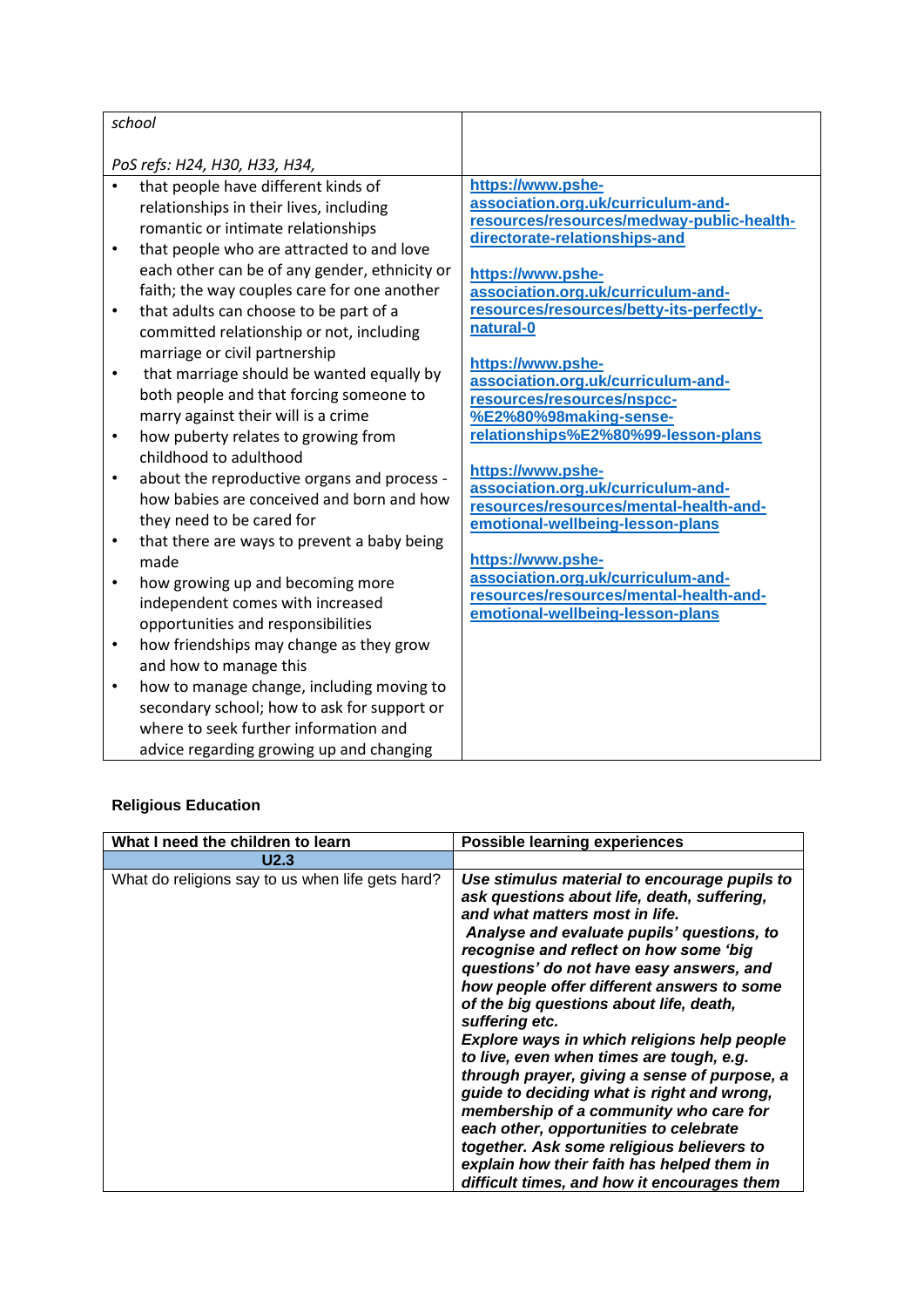*to enjoy life too.*

## **Foreign Languages**

| What I need the children to learn              | <b>Possible learning experiences</b> |
|------------------------------------------------|--------------------------------------|
| <b>Speaking</b>                                |                                      |
| speak in sentences, using familiar vocabulary, |                                      |
| phrases and basic language structures          |                                      |
| hold a simple conversation with at least 4     |                                      |
| exchanges                                      |                                      |
| use knowledge of grammar to speak<br>٠         |                                      |
| correctly                                      |                                      |
| <b>Reading</b>                                 |                                      |
| develop accurate pronunciation and intonation  |                                      |
| so that others understand when they are        |                                      |
| reading aloud or using familiar words and      |                                      |
| phrases                                        |                                      |
| understand a short story or factual text and   |                                      |
| note the main points                           |                                      |
| use the context to work out unfamiliar words   |                                      |
| <b>Writing</b>                                 |                                      |
| broaden their vocabulary and develop their     |                                      |
| ability to understand new words that are       |                                      |
| introduced into familiar written material,     |                                      |
| including through using a dictionary           |                                      |
| write a paragraph of 4-5 sentences             |                                      |
| substitute words and phrases                   |                                      |
|                                                |                                      |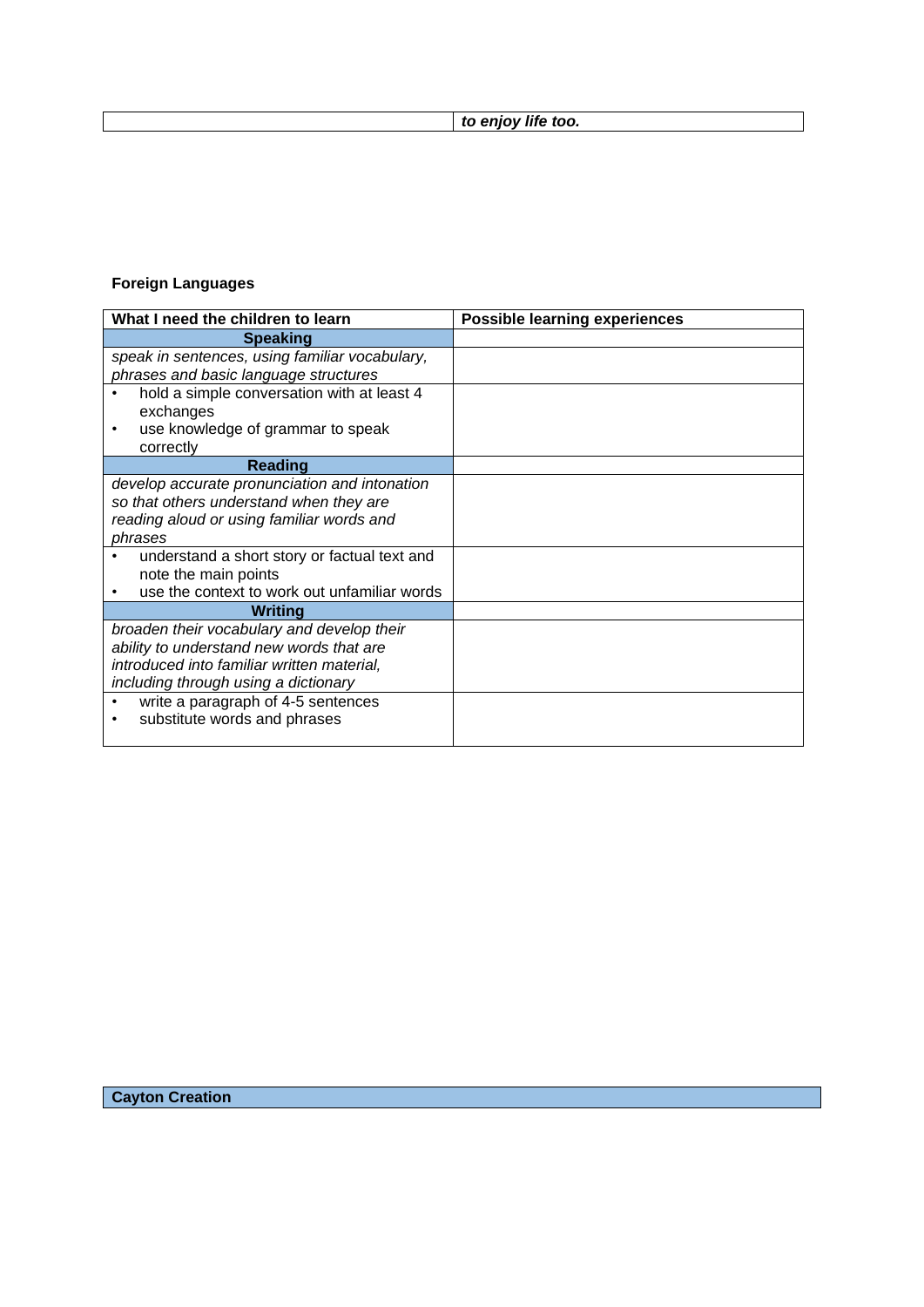**Cayton Conclusion**

**English**

| What I need the children to learn | <b>Possible learning experiences</b> |
|-----------------------------------|--------------------------------------|
|                                   |                                      |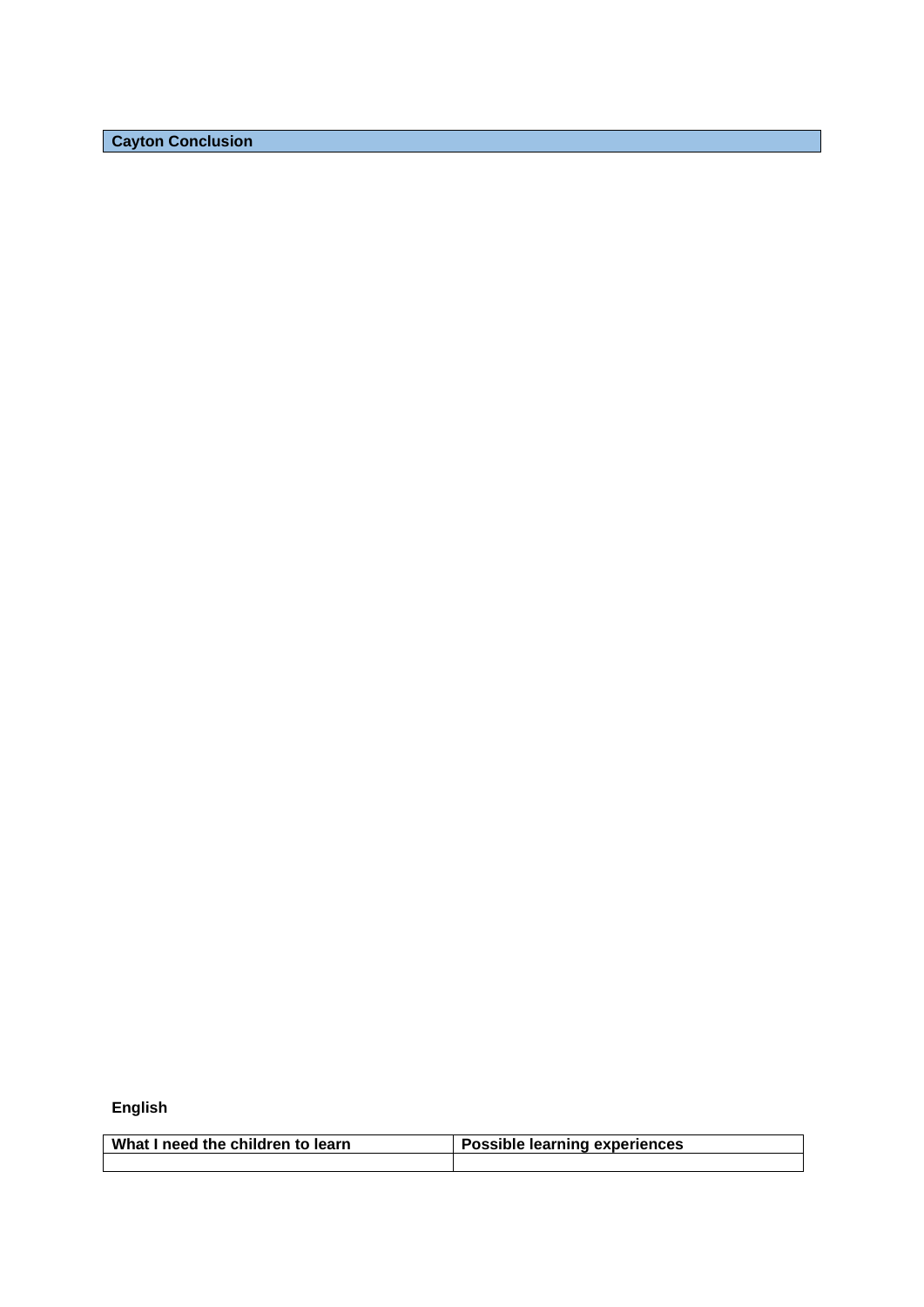#### **Mathematics**

| What I need the children to learn | <b>Possible learning experiences</b> |
|-----------------------------------|--------------------------------------|
|                                   |                                      |